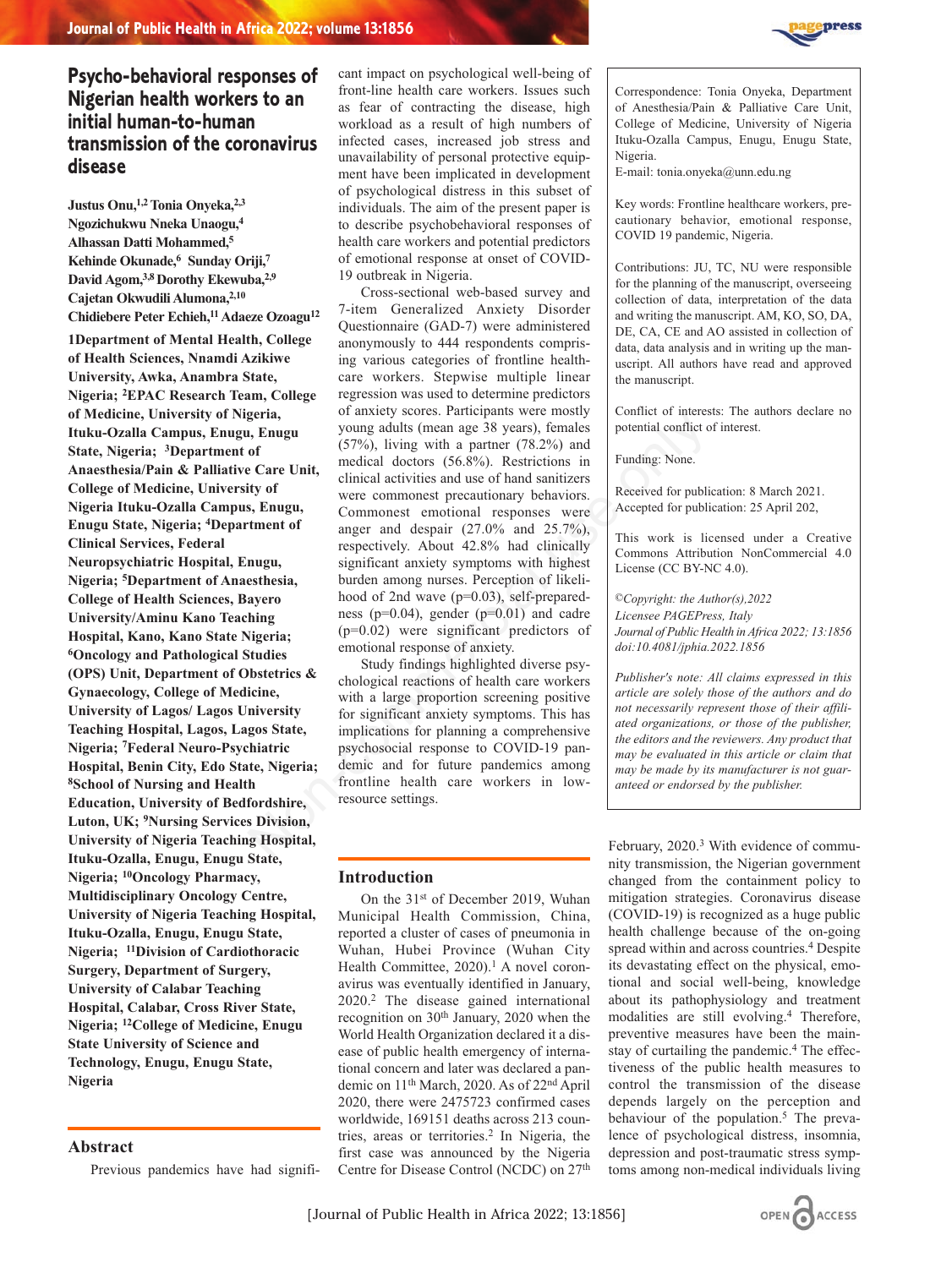

in Nigeria during the COVID-19 pandemic has been described previously.6,7 The need to improve the psychosocial well-being of the Nigerian populace through psychosocial support for the duration of the COVID 19 pandemic has been emphasized.8 One important group within this population is the healthcare professionals, who are at forefront of treatment and public health education. At the onset of the pandemic in Nigeria, the discourse on COVID-19 in Nigeria mostly revolved around preventive measures and active case management. However, one crucial aspect of the disease that seems to be missing from the public debate is how to improve the psychosocial well-being of the Nigerian front-line health worker.

Research on the impact of previous outbreaks on the psychological well-being of health care workers (HCWs) have shown some levels of mental distress.<sup>9-11</sup> Some of the concerns expressed by these have bordered on their personal health, fears of family members contracting the disease, stigmatization, isolation and marginalization. Issues such as high workload as a result of high numbers of infected cases, increased job stress and unavailability of personal protective equipment have also been implicated in the development of psychological distress in this subset of individuals.12,13 During COVID-19 pandemic, medical workers are being forced to make clinical decisions based on scarce resources that are inconsistent with therapeutic values. Knowing that one patient will receive a life-sustaining treatment, and another will be denied that same treatment takes a significant emotional toll on the care providers. These circumstances may cause moral injuries (*i.e*., injury to an individual's moral conscience and values resulting from an act of perceived moral transgression, which produces profound guilt and shame, and in some cases also sense of betrayal, anger and profound moral disorientation) among health care workers.<sup>14</sup> In addition, there is an additional challenge of loss of colleagues or family members or other loved ones to death consequent upon the disease and other on-going life stressors not related to the pandemic. The situations may lead to diverse psycho-behavioural responses among HCWs. So that showes the function of the social contract in the state of the state of the real contract is the denoted as the denoted as a *Research* Question 1: How does the denoted real these have bor-<br>the dealth regards on t

Another important consideration is the relationship between the perception of risk and psycho-behavioural responses. Studies have shown that there is a relationship between perception of risk, precautionary behaviour and emotional responses during an epidemic.15,16 Previous reports from severe acute respiratory syndrome (SARS) have shown that people with higher perceived risk of infection were more likely to over-use precautionary behaviour (*e.g*.,

hand washing, use of face mask etc.) and are also prone to psychological reactions (*e.g.,* fear, anxiety).16 Despite the comprehensive preventive measures, there remains the challenge of possible current and future psychosocial consequences of the disease. Responses to stressful events like a pandemic are generally of two kinds:17 anxiety responses with autonomic arousal leading to apprehension and irritability and depressive responses with pessimistic thinking. Anxiety responses are generally associated with events of threat whereas depressive responses are associated with events that involve separation or loss.17 Coronavirus disease presents both events. Threat to life, separation from loved ones due to isolation and loss from death due to the complications of the disease are common. In the light of the above issues, the following research questions became pertinent to COVID-19 with regards to the frontline health care workers in Nigeria:

*Research Question 1*: How does the frontline health care worker in Nigeria perceive the coronavirus disease?

*Research Question 2*: What are the precautionary behavioral responses taken by frontline health care workers in Nigeria?

*Research Question 3*: What are the psychological responses among frontline health care workers in Nigeria?

*Research Question 4*: Is there a relationship between the the socio-demographic, work-related factors, perception of the disease and the anxiety symptoms among frontline health care workers in Nigeria?

## **Materials and methods**

### **Ethical considerations**

Ethical approval for the study was obtained from the Ethics and Research Committee of the Federal Neuropsychiatric Hospital, Enugu. (FNHE/HTR/REA/ VOL.11/430).

#### **Study settings and design**

This was a cross-sectional descriptive survey using a structured questionnaire and administered in April 2020 to front-line HCWs. For the purposes of this study, frontline HCWs were defined as medical and allied healthcare workers who had direct contact with patients. Study subjects comprised of both male and female HCWs (doctors, nurses, pharmacist, and laboratory scientists etc..) aged between 18 years and 60 years, who were still actively in service in both public and private hospitals and medical centres across the 6 geopolitical zones of Nigeria (South-South, South-East, South-West, North Central, Northwest, and Northeast). The sample size was not predetermined as all available health care workers were recruited using a convenience sampling technique and each participant was required to give informed consent before proceeding to complete the survey. The decision to conduct an anonymous selfadministered web-based survey hosted on Google Forms was made partly due to restrictions on physical contact in the country during the study period and because of the rising use of smartphones among the study population, which makes online survey very feasible.18

Several professional online platforms for doctors, nurses and allied health workers such as those on WhatsApp® were identified through which the survey instrument was administered. The survey instrument was adapted from an earlier survey used for studies on a previous influenza pandemic<sup>19</sup> and consisted of four main areas: demographic data, perceptions, precautionary measures, emotional responses. Sociodemographic characteristics such as age, gender, religion, ethnicity, number of years of working experience, type of facility, cadre of health care professional, location of practice were included. Respondents were asked if they had made direct contact with confirmed COVID-19 patient/or specimen, their perception of the disease, their perception of the effectiveness of various public health preventive measures (use of face mask, frequent hand washing, social distancing, use of personal protective equipment). Respondents were also asked about the chance of occurrence of another pandemic in the future and the chances of mental distress occurring among survivors and witnesses to COVID-19 disease. They were also asked to rate themselves on an 11-point Likert-type scale (0-very unlikely, 10-very likely) on the likelihood that they would get vaccinated against the disease, on the likelihood that they or their communities may be infected and to rate themselves and their communities on their level of preparedness to respond to the pandemic. They were also asked to rate their perceived preparedness of their medical institutions and their country of practice. Regarding precautionary measures, respondents were asked the precautionary measures they practiced (regular face mask use, frequent hand washing/ hand-sanitizing, social/physical distancing, avoidance of crowded places, restrictions in going out, avoidance of social situations/ canceled or changed social plan, canceled or changed travel plans, children/ward/family stay home from work/school in response to the pandemic, home disinfection, quarantine of infected persons, obeying the lock down/sit-at-home orders).

With respect to emotional responsiveness, respondents were asked to describe how they felt since the news of community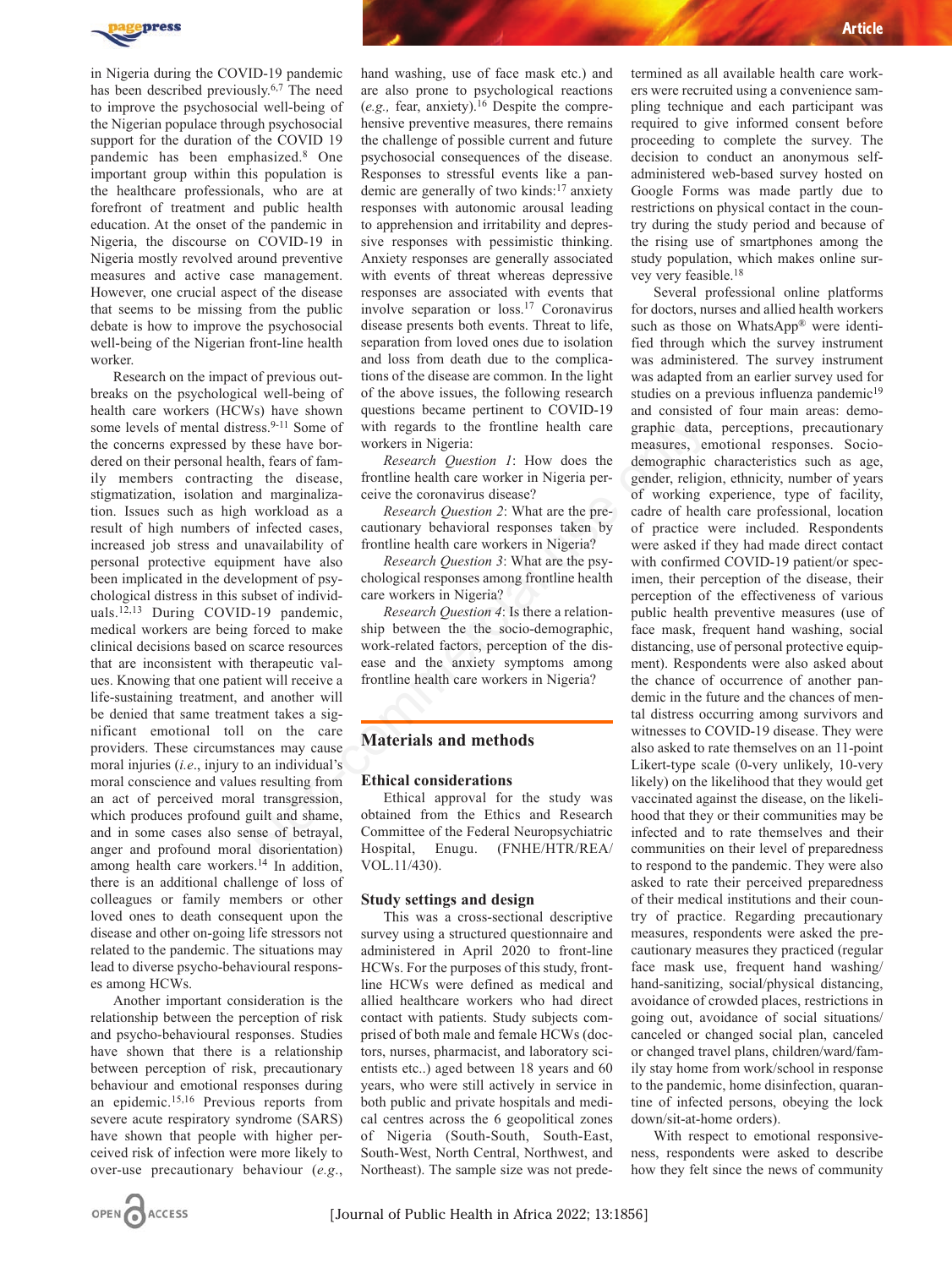

transmission broke. In addition, the 7-item<br>Generalized Anxiety Disorder Generalized Anxiety Disorder Questionnaire (GAD-7) was administered to quantify the level of anxiety. The GAD-7 questionnaire is a 7-item, self-report anxiety questionnaire designed to assess patient's health status during the previous 2 weeks. Designed by Spitzer *et al.*,<sup>20</sup> the questionnaire is quick to administer and is used in research and clinical settings. Each item is scored against a Likert scale of 0 to 3. The scores are then totaled and presented from 0 to 21. Scores of 5, 10, and 15 represents cutoff points for mild, moderate, and severe anxiety, respectively. When using the instrument for screening of anxiety disorder, a recommended cut-off for referral for further evaluation is 10 or greater.<sup>20</sup> The questionnaire has been validated for use as a screening tool and severity measure, $21$  in the primary care, $22$  and in the general population. $23$ It has been used in Nigeria in a community sample and pregnant women.<sup>24,25</sup>

### **Data analysis**

Data was collected in Google spreadsheet which was transferred to Microsoft Excel spreadsheet and then exported into SPSS 21 (IBM SPSS® Statistics, New York, United States) statistical software where data was analyzed. Descriptive statistics were utilized for the socio-demographic characteristics while the perception of healthcare workers about the disease, the various precautionary behaviors and the psychological responses were described as frequencies and percentages. The relationship between risk perception, nature of the disease, socio-demographic factors and the scores on the anxiety scale was done using Kruskal-Wallis test with post-hoc pairwise comparison. Multiple stepwise linear regression was used to determine the predictors of emotional responses. Statistical significance was considered as p*<*0.05.

# **Table 2. Perception and preparedness.**

| <b>Variables</b>                                                                                                                          | No. $(\%)$                                    | <b>Median (IQR)</b>       |
|-------------------------------------------------------------------------------------------------------------------------------------------|-----------------------------------------------|---------------------------|
| Likelihood of $2nd$ wave<br>High likelihood<br>Low likelihood<br>No likelihood<br>Unsure                                                  | 253(57.0)<br>54 (12.2)<br>3(0.7)<br>134(30.2) |                           |
| Vulnerability to mental health problems among survivors of COVID<br>High vulnerability<br>Low vulnerability<br>No vulnerability<br>Unsure | 279 (62.8)<br>115(25.9)<br>15(3.4)<br>35(7.9) |                           |
| The likelihood the COVID-19 pandemic will reach your community?                                                                           |                                               | $7.0~(4.75)*$             |
| The likelihood of receiving the vaccine if found?                                                                                         |                                               | $5.0(6.0)*$               |
| The health care workers preparedness for the COVID-19 pandemic?                                                                           |                                               | $5.0(4.0)$ **             |
| The institutional preparedness to tackle the pandemic?                                                                                    |                                               | 4.0 $(4.0)$ <sup>**</sup> |
| The country's preparedness to tackle the pandemic?                                                                                        |                                               | $3.0(3.0)**$              |

\*0=unlikely, 10=very likely, \*\* 0=unprepared, 10=very prepared.

Of the 444 respondents, most were young (mean age of 38 years) with a median 10 years working experience, female  $(57.0\%)$ , living with a partner  $(78.2\%)$ , and were majorly medical doctors (56.8%) as shown in Table 1. Majority of the health care workers attributed the cause of the pandemic to a virus, with a few attributing causative factor to bacteria, tick infestation, trade war between world powers and punishment from God for man's sins. Majority also expressed knowledge of the non-existence of vaccines to prevent the infection and perceived the public measures to com-

#### **Table 1. Socio-demographic characteristics.**

| $21$ in the pri-<br>population. <sup>23</sup>                                                                                                                                                                                                                                                                              | <b>Variables</b>                                                                                           | No. $(\%)$                                                           | Mean±SD / Median (IQR) |
|----------------------------------------------------------------------------------------------------------------------------------------------------------------------------------------------------------------------------------------------------------------------------------------------------------------------------|------------------------------------------------------------------------------------------------------------|----------------------------------------------------------------------|------------------------|
| a community                                                                                                                                                                                                                                                                                                                | Age (years)                                                                                                |                                                                      | $38.63 \pm 7.94$       |
| 25                                                                                                                                                                                                                                                                                                                         | Duration of service (years)                                                                                |                                                                      | 10.00(7.00)            |
| ogle spread-<br>to Microsoft<br>xported into<br>s, New York,<br>ware where<br>ve statistics<br>demographic<br>rception of<br>disease, the<br>ors and the<br>described as<br>The relation-<br>nature of the<br>ctors and the<br>s done using<br>hoc pairwise<br>wise linear<br>ine the pre-<br>s. Statistical<br>$p<0.05$ . | Gender<br>Male<br>Female                                                                                   | 191(43.0)<br>253(57.0)                                               |                        |
|                                                                                                                                                                                                                                                                                                                            | Marital status<br>Living with a partner<br>Not living with a partner                                       | 347 (78.2)<br>97(21.8)                                               |                        |
|                                                                                                                                                                                                                                                                                                                            | Religion<br>Christianity<br>Islam<br>Others                                                                | 372 (83.8)<br>67(15.1)<br>5(1.1)                                     |                        |
|                                                                                                                                                                                                                                                                                                                            | Profession<br><b>Medical Doctor</b><br><b>Nurses</b><br>Pharmacist<br>Laboratory scientist<br>Others       | 252(56.8)<br>72(16.2)<br>71(16.0)<br>38(8.6)<br>11(2.4)              |                        |
|                                                                                                                                                                                                                                                                                                                            | Geopolitical zones<br>South-East<br>South-South<br>South-West<br>North-East<br>North-Central<br>North-West | 163(36.7)<br>79 (17.8)<br>96(21.6)<br>13(2.9)<br>36(8.1)<br>70(12.7) |                        |
|                                                                                                                                                                                                                                                                                                                            |                                                                                                            |                                                                      |                        |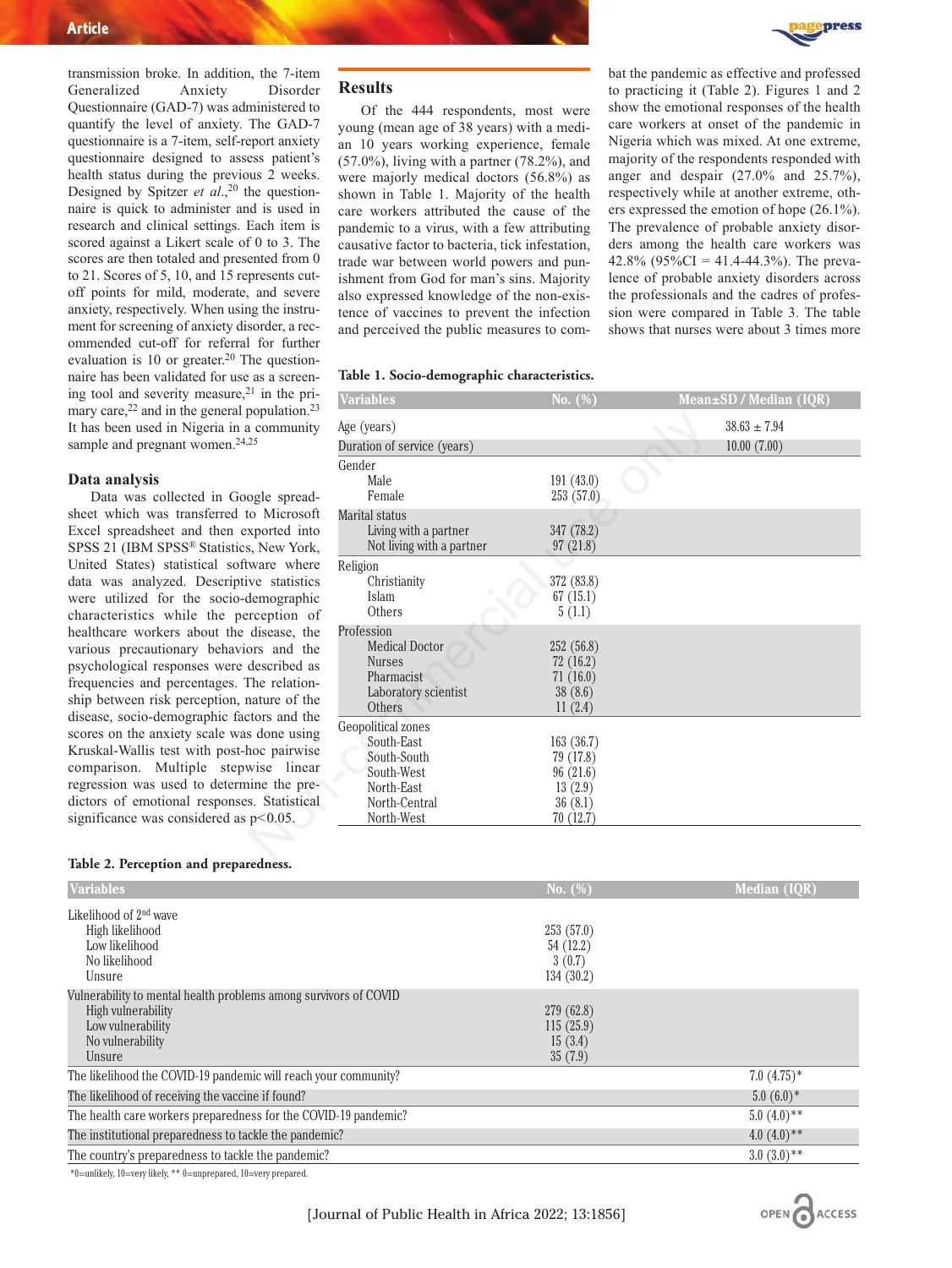

likely than doctors to have significant symptoms [OR (95% CI) 2.9 (1.7–5.0)]. Whereas allied health care workers were about twice more likely than doctors to have anxiety disorders [OR (95% CI) 1.7 (1.1–2.7)]. Nurses in lower cadre (*i.e*., nursing officers 1 and 2 and senior nursing officers) were about 3 times more likely than nurses in administrative cadre to have significant anxiety symptoms [OR (95%) CI) 2.9 (1.7–5.0)] (Table 3). Table 4 describes the relationship between sociodemographic factors, perception of nature of the disease, risk perception and emotional responses. Females had significantly higher scores in the anxiety scale than males ( $p = 0.01$ ). The relationship was also significant for health care workers ( $p =$ 0.001), perception of the disease ( $p = 0.04$ ), individual's preparedness ( $p = 0.04$ ), and the perception of the possibility of the second wave ( $p = 0.03$ ). Post-hoc analyses revealed that nurses had significantly higher anxiety than doctors  $(p = 0.001)$  and other non-doctor, non-nurses health care workers ( $p = 0.02$ ); those who perceived the disease as severe enough to cause morbidity and fatality had higher scores in the anxiety scale when compared to those who perceived the disease as mild ( $p = 0.03$ ); individuals who were unprepared had significantly higher anxiety score than those who perceived themselves as prepared  $(p =$ 0.04); and those who acknowledged very high likelihood of a 2nd wave had higher anxiety symptoms when compared with those who thought it unlikely ( $p = 0.03$ ). Significant predictors of the emotional responses elicited by the presence of the pandemic were: the perception of the possibility of 2<sup>nd</sup> wave of the pandemic (2.0% of the variance), perception of self-preparedness (3.2% of the variance) and the profession of the health care worker (2.3% of the variance) (Table 5).

# **Discussion**

The main highlights of this cross-sectional survey are: 1) The majority of medical health care workers perceived as useful, the various public health measures instituted to prevent the spread of the disease; 2) Several precautionary measures were adopted especially those involving avoidance of contact with patients; 3) The probable prevalence of anxiety disorders among health care workers at the onset of the pandemic in Nigeria was 42.8%; 4) Scores in the anxiety scale were significantly higher in nurses than doctors  $(p = 0.001)$  and in the allied health care workers than in doctors (p  $= 0.02$ ), females than males ( $p = 0.01$ ), if the disease was perceived as fatal than mild  $(p = 0.03)$ , and if the HCWs perceived





**Figure 1. Immediate Reaction of Health Care Workers when the news broke for the Index Case in Nigeria.**



**Figure 2. Prevalence of probable anxiety disorder.**

### **Table 3. Precautionary behavior.**

| Variables - Perception of the public health measures                                                                                                                                                                                                                                          | No. $(\%)$                                                                                                                               |
|-----------------------------------------------------------------------------------------------------------------------------------------------------------------------------------------------------------------------------------------------------------------------------------------------|------------------------------------------------------------------------------------------------------------------------------------------|
| Use of face mask<br>Not effective at all<br>Not very effective<br><b>Ouite effective</b><br>Very effective                                                                                                                                                                                    | 9(2.0)<br>102(23.0)<br>246 (55.4)<br>87(19.6)                                                                                            |
| Hand washing<br>Not effective at all<br>Not very effective<br>Quite effective<br>Very effective                                                                                                                                                                                               | 4(0.9)<br>30(6.8)<br>184(41.4)<br>226(50.9)                                                                                              |
| Social distancing<br>Not effective at all<br>Not very effective<br><b>Ouite effective</b><br>Very effective                                                                                                                                                                                   | 1(0.2)<br>32(7.2)<br>120(27.0)<br>291 (65.5)                                                                                             |
| Precautionary behaviors utilized by HCWs<br>Wear face mask<br>Use hand sanitizer<br>Avoid crowd<br>Restrict movement<br>Practice social distancing<br>Restricted clinics/other events<br>Kept children at home<br>Disinfected the home<br>Complied with quarantine order<br>Obey stay at home | 410 (92.3)<br>441 (99.3)<br>432 (97.3)<br>375 (84.5)<br>428 (96.4)<br>431 (97.1)<br>439 (98.9)<br>344 (77.5)<br>412 (92.8)<br>411 (92.6) |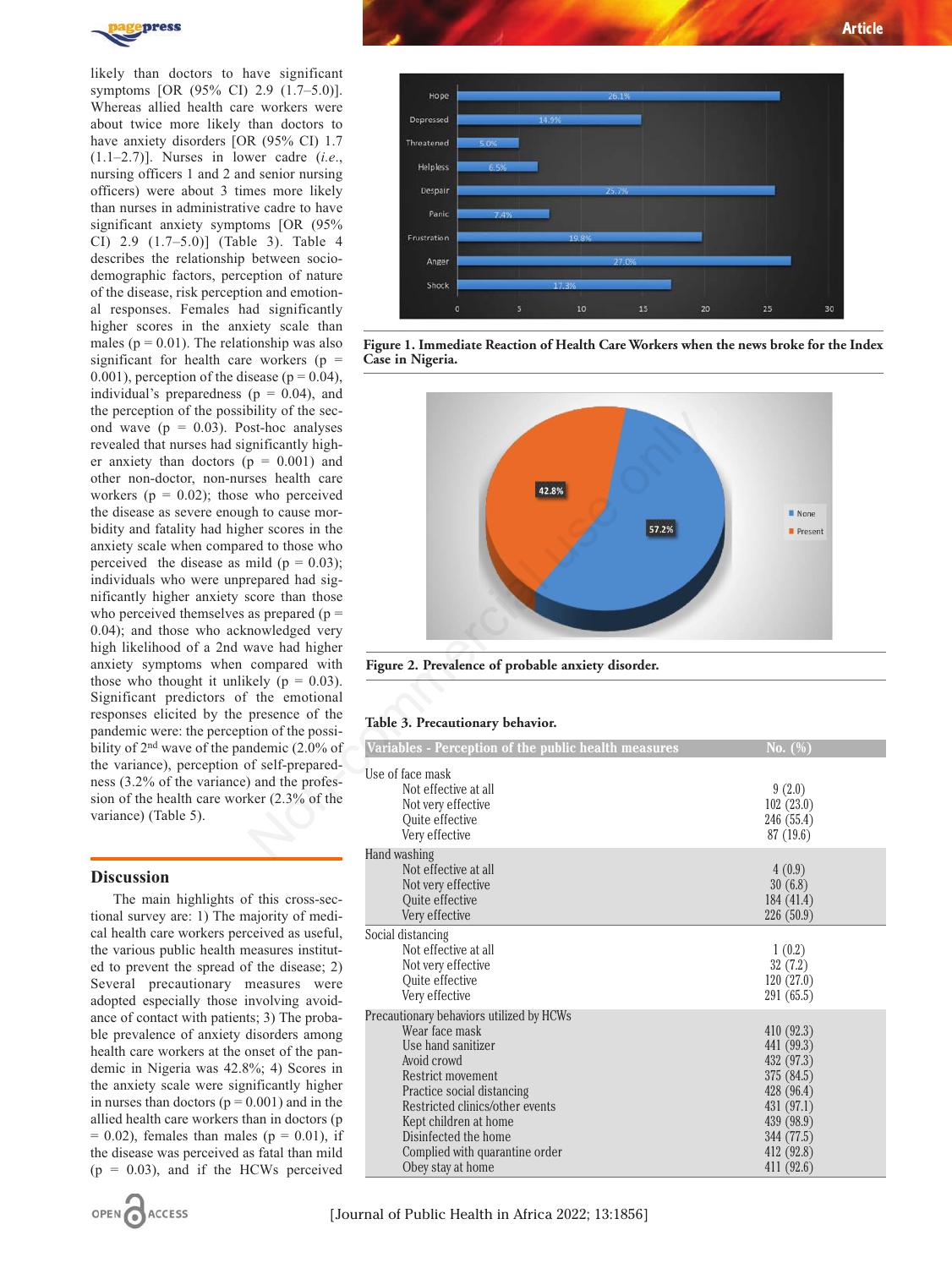themselves to be unprepared than well prepared ( $p = 0.04$ ); 5) Preventive behavior especially those related to reduction of contact were largely acceptable and adopted by the health care workers in this study. This is consistent with previous studies,26 where it was reported that preventive behavior was widely adopted in the study population during the Influenza epidemic. The common thing about the latter study and this present study was the timing. Both studies were done at the early phase of the pandemic when precautionary measures were more likely to be adhered to. Whether this trend has continued throughout the period of the pandemic will need to be further investigated. Majority of the health care professionals who were respondents in this study recognized the Covid-19 pandemic as a viral disease. In addition to this, some held the politico-spiritual theories of causation of the disease (*e.g.,* trade war between USA and China and punishment from the supernatural). The latter finding is not entirely surprising as supernatural influences on disease still holds sway in most African societies.27,28 Health care workers are members of this sub-culture; hence, the perception of the disease may be influenced by their cultural milieu. Secondly, this present study was done at the beginning of the pandemic in Nigeria. At that time, information about the disease was obtained from a wide variety of social media sources which could potentially bias health care professionals.

With regards to the emotional responses, there were diverse reactions of health care workers in Nigeria at the beginning of the pandemic. While some responded with anger and despair, others expressed hope and optimism. This finding reflects the variability of human responses to perceived stress mediated by factors related to Covid-19 pandemic (*e.g*., risk of infection) or remote factors such as personality characteristics.13 Furthermore, the prevalence of significant anxiety symptoms in this study which was found to be 42.8%, is within the range of 0.6% to 57% reported among health care workers at the front line of the COVID-19 pandemic.29,30 One Ethiopian study that utilized similar methodology (*i.e*., utilizing the GAD-7) found the prevalence of COVID-19 anxiety among health care workers to be  $63\%$ .<sup>31</sup> However, a recent systematic review of 29 studies on the prevalence of anxiety disorders among frontline health care workers attending to COVID-19 cases found a pooled prevalence of 25.5%.32 It is worthy of note that this systematic review included mostly studies that utilized diagnostic instruments (*e.g*., Mini-International Neuropsychiatric Interview) and few studies using screening tools (*e.g.,* GAD-7). It is known that screening tools such as GAD-7 tends to overestimate diagnosis of anxiety disorder. Despite the methodological differences of these studies, there appear to be a consensus that the burden of anxiety disorders is high among frontline health care workers in this COVID-19 era when compared with the 10.7% anxiety disorders reported in the general population prior to the pandemic.33 This finding underscores the importance of a comprehensive psychosocial policy for health care workers during and after the pandemic.

In considering the sub-group analysis for the prevalence of significant anxiety symptoms in nurses, allied HCWs, and doctors, the non-overlapping confidence intervals demonstrate that the differences were significant. Allied HCWs reporting higher anxiety symptoms in this study than their medical counterparts tallies with finding from a subset of HCWs in a center in Southwest Nigeria<sup>34</sup> and in Singapore.<sup>35</sup> Also, the finding of higher prevalence of significant anxiety symptoms among nurses is consistent with previous reports.<sup>32,36</sup> For example, Cheung et al.<sup>36</sup> reported a higher prevalence (50.1%) among nurses when compared to a much lower figure in the physicians. A previous survey by the National Institute of Health<sup>37</sup> showed that of 130 jobs, nurses ranked 27th of those likely to develop mental health problems, a situation where physicians ranked much lower. There are plausible reasons for the higher prevalence of anxiety symptoms among nurses when compared with physicians. Firstly, the nursing profession is Example of 130 jobs, nurses and in Singapore.<sup>35</sup> regards to the product three on the super-<br>
Hyden USA Soluthwest Nigerial<sup>34</sup> and in Singapore.<sup>35</sup> regards to the potential<br>
methe super- Also, the finding of higher prev



largely made up of females. It is known that female gender is a risk factor for anxiety disorders.38 This is also the case in this present study where females had significantly higher scores on the anxiety scale than males, a finding that correlates with findings of Wang *et al*. <sup>39</sup> Therefore, the higher proportion of anxiety symptoms in nurses may be a secondary effect of gender. Secondly, The authors posit that the significantly high anxiety levels found among the nursing cadre in this cohort may most likely arise from their regular close and prolonged contact with hospital in-patients in the course of discharging their nursing duties while the low anxiety scores recorded among doctors could be because they are better acquainted with the pathophysiology of the disease than the non-physician cadre and have less contact with the patients than nurses during the admission period. With regards to the potential predictors of significant anxiety symptoms among the frontline health care workers, we found that being a nurse, female, perception of self as unprepared to face the pandemic and a strong sense of the likelihood of the second wave of covid-19 were the significant predictors of anxiety symptoms. Previous studies have identified being a woman,<sup>38</sup> perceived insufficiency of information,13 having no access to personal protective equipment,<sup>31</sup> and having a chronic medical condition,<sup>31</sup> as significant predictors too. In addition, frontline HCWs from resource-poor settings in Africa and other regions of the world consider themselves to be circum-

#### **Table 4. Emotional responses.**

| Variables                                                                                                                                                                                  | No $(\%)$                                                                                                  |
|--------------------------------------------------------------------------------------------------------------------------------------------------------------------------------------------|------------------------------------------------------------------------------------------------------------|
| Emotional responses of the Nigerian HCWs to the news of the COVID-19 in Nigeria<br><b>Shock</b><br>Anger<br>Frustration<br>Panic<br>Despair<br>Helpless<br>Threatened<br>Depressed<br>Hope | 77(17.3)<br>120(27.0)<br>88 (19.8)<br>33(7.4)<br>114(25.7)<br>29(6.5)<br>22(5.0)<br>66 (14.9)<br>116(26.1) |
| Anxiety symptoms<br>None<br>Mild<br>Moderate<br>Severe                                                                                                                                     | 254 (57.2)<br>126(28.4)<br>37(8.3)<br>27(6.1)                                                              |

None = GAD-score < 5, mild anxiety = GAD-score  $\ge 5$  < 10, moderate anxiety = GAD-score  $\ge 10$  < 15, severe anxiety = GAD-score  $\ge 15$ .

| Table 5. COVID-19 pandemic perception versus emotional responses. |  |  |  |  |
|-------------------------------------------------------------------|--|--|--|--|
|-------------------------------------------------------------------|--|--|--|--|

| <b>Perception</b>                                                                            | <u>  GAD-7 t</u> otal scor <del>e, median (IQR)</del> | $\sqrt{\gamma^{2\ast}}$ | p-value |  |
|----------------------------------------------------------------------------------------------|-------------------------------------------------------|-------------------------|---------|--|
| The nature of the disease<br>Mild disease<br>High infectivity<br>High morbidity and fatality | 1.0(5.5)<br>4.0(6.0)<br>5.0(5.0)                      | 5.71                    | 0.05    |  |

OPEN A ACCESS

\*=Kruskal-Wallis test, GAD=Generalized Anxiety Disorder, IQR=Interquartile range.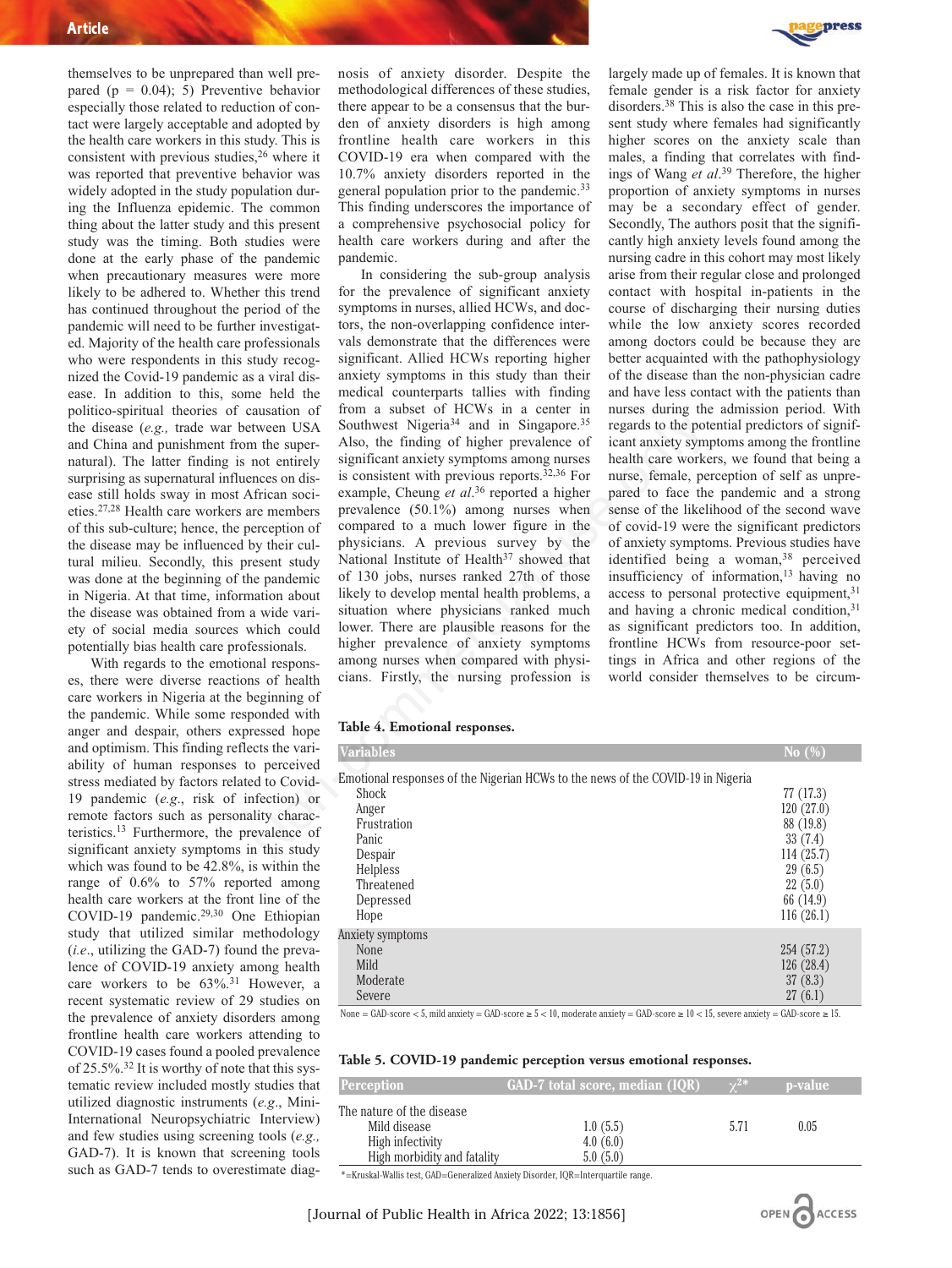

stantially disadvantaged with regards to poorly developed healthcare infrastructure, a situation that puts them at much greater risks of contracting COVID 19 and other infectious diseases $\frac{3}{40}$  as well as creates anxiety among HCWs.

## **Limitations**

The low response rates from HCWs in the North East and North Central regions of the country contributed to the small sample size of the study. The authors attribute this to the current conflicts and instability in both regions. Conduct of the study in the early phase of the outbreak in Nigeria and the use of convenience sampling method may affect generalizability of findings. Thus, follow-up studies assessing psychobehavioral responses during and after the pandemic are recommended. In addition, the cross-sectional nature of this study may limit the possibility of making inference as to whether the anxiety symptoms reported existed before the onset of pandemic.

# **Conclusions**

This study shows that there was a high prevalence of precautionary behaviors, perceived disease risks as well as a high prevalence of negative emotional responses such as anxiety, despair, and anger at pandemic onset in Nigeria. This reinforces the need for the development of psychosocial interventions for the well-being of HCWs. Emotional health should be always made priority area for HCWs but especially during any pandemic. The World Health Organization (WHO) has selected this year, 2021, to be the *Year of the Health and Care Worker* (YHCW) in order to recognize the devotion and dedication of HCWs around the globe and to remind the world of the many sacrifices made and challenges faced by HCWs especially in the face of the COVID 19 pandemic.<sup>41</sup> This declaration should spur health institutions in similar low-resource settings as the study environment to help preserve the mental and emotional well-being of their staff by providing counselling sessions at intervals and ondemand, using the Psychological Medicine and the Social Work departments and encouraging peer support via phone, video or support groups.42 Finally, planning a comprehensive psychosocial response for Nigerian HCWs in relation to the COVID-19 pandemic and future pandemics is of utmost necessity. This study may<br>
interact as the presputed, throwingly, precade the roomy information sources, the<br>
information sources, the 867–76.<br>
Information sources, the 867–76.<br>
Also -9.<br>
also Nori-Ezedi CA, Nnamani CP, Ezeh NI, et a

# **References**

OPEN CACCESS

1. Wuhan City Health Committee. Wuhan Municipal Health Committee's report on unexplained viral pneumonia.

http://wjw.wuhan.gov.cn/front/web/sho wDetail/2020010509020 Accessed 14 January 2020.

- 2. World Health Organization. Coronavirus disease (COVID-19) pandemic. https://www.who.int/emergencies/diseases/novel-coronavirus-2019 Accessed 12 November 2020.
- 3. Nigeria Center for Disease Control. First case of coronavirus disease confirmed in Nigeria. https://ncdc. gov.ng/news/press Accessed 10 November 2020.
- 4. World Health Organization. Novel coronavirus (2019-nCOV) situation report-1. https://www.who.int/docs/defaultsource/coronaviruse/situationreports/20200121 Accessed 21 January 2021.
- 5. Brug J, Aro AR, Oenema A, et al. SARS risk perception, knowledge, precautions, and information sources, the Netherlands. Emerg Infect Dis 2004;10: 1486–9.
- 6. Nri-Ezedi CA, Nnamani CP, Ezeh NI, et al. Psychological distress among residents in Nigeria during the COVID-19 Pandemic. Int Neuropsychiatr Dis J 2020;14:8-21.
- 7. Olaseni AO, Akinsola OS, Abgerotimi SF, et al. Psychological distress experiences of Nigerians during Covid-19 pandemic; the gender difference. Soc Sci Humanit Open 2020;2:100052.
- 8. Aluh DO, Onu JU. The need for psychosocial support amid COVID-19 crises in Nigeria. Psychol Trauma 2020;12:557–8.
- 9. Maunder RG, Lancee WJ, Rourke S, et al. Factors associated with the psychological impact of severe acute respiratory syndrome on nurses and other hospital workers in Toronto. Psychosom Med 2004;66:938–42.
- 10. Bai Y, Lin CC, Lin CY, et al. Survey of stress reactions among health care workers involved with the SARS outbreak. Psychiatr Serv 2004;55:1055– 57.
- 11. Koh D, Lim MK, Chia SE. SARS: health care work can be hazardous to health. Occup Med 2003;53:241–3.
- 12. Dubey S, Biswas P, Ghosh R, et al. Psychosocial impact of COVID-19. Diabetes Metab Syndr 2020;14:779–88.
- 13. Goulia P, Mantas C, Dimitroula D, et al. General hospital staff worries, perceived sufficiency of information and associated psychological distress during the A/H1N1 influenza pandemic. BMC Infect Dis 2010;10:322.
- 14. Williams RD, Brundage JA, Williams EB. Moral injury in times of COVID-19. J Health Serv Psychol 2020;1–5.
- 15. Leung GM, Ho LM, Chan SK, et al. Longitudinal assessment of community

psychobehavioral responses during and after the 2003 outbreak of severe acute respiratory syndrome in Hong Kong. Clin Infect Dis 2005;40:1713–20.

- 16. Bish A, Michie S. Demographic and attitudinal determinants of protective behaviours during a pandemic: a review. Br J Health Psychol 2010;15: 797–824.
- 17. Gelder M, Harrison P, Cowen P. Shorter Oxford Textbook of Psychiatry. 5th ed. London:Oxford, 2006, p.
- 18. Global System for Mobile Communication. The mobile economy sub-Saharan Africa. [23rd May, 2020]. Retrieved from: http://www.gsma.com
- 19. Cowling BJ, Ng DM, Ip DK, et al. Community psychological and behavioral responses through the first wave of the 2009 influenza A(H1N1) pandemic in Hong Kong. J Infect Dis 2010;202: 867–76.
- 20. Spitzer RL, Kroenke K, Williams JB et al. A brief measure for assessing generalized anxiety disorder: the GAD-7. Arch Intern Med 2006;166:1092–97.
- 21. Swinson RP. The GAD-7 scale was accurate for diagnosing generalized anxiety disorder. Evid Based Med 2006;11:184.
- 22. Ruiz MA, Zamorano E, García-Campayo J et al. Validity of the GAD-7 scale as an outcome measure of disability in patients with generalized anxiety disorders in primary care. J Affect Disord 2011;128:277–86.
- 23. Löwe B, Decker O, Müller S et al. Validation and standardization of the Generalized Anxiety Disorder Screener (GAD-7) in the general population. Med Care 2008;46:266–74.
- 24. Okwaraji FE, Aguwa EN, Shywobi-Eze C, et al. Psychosocial impacts of communal conflicts in a sample of secondary school youths from two conflict communities in south east Nigeria. Psychol Health Med 2017;22:588–95.
- 25. Adewuya AO, Ola BA, Aloba OO, et al. Anxiety disorders among Nigerian women in late pregnancy: a controlled study. Arch Womens Ment Health 2019;9:325–8.
- 26. Lau JT, Kim JH, Tsui HY. et al. Anticipated and current preventive behaviors in response to an anticipated human-to-human H5N1 epidemic in the Hong Kong Chinese general population. BMC Infect Dis 2007;7:18.
- 27. van den Brink-Muinen A, Rijken PM. Does trust in health care influence the use of complementary and alternative medicine by chronically ill people? BMC Public Health 2006;6:188.
- 28. Ibrahim A, Hor S, Bahar OS et al. Pathways to psychiatric care for mental disorders: a retrospective study of